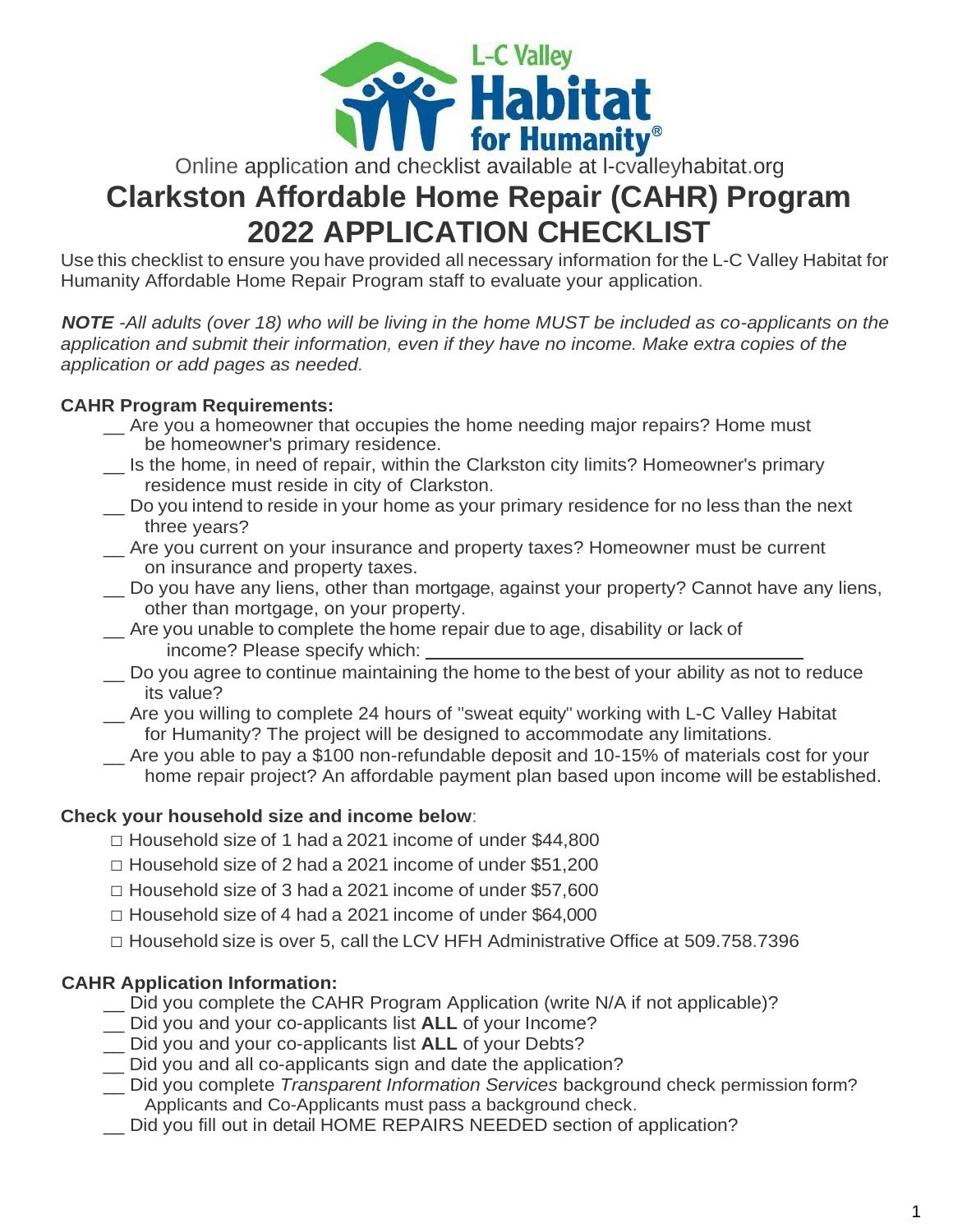## **Supporting Documentation Required with Application:**

- Did you attach **photocopies** of the following documentation for all applicants to verify information in your application?
- \_\_ **Photocopies** of your 2021, or most current income tax return. If you did not file taxes this past year, please provide a letter signed by you, that states youdid not fileincome taxes and the reasonwhy.
- **Photocopies** of your 2021 W-2s.
- **Photocopies** of your last 2 paystubs or other proof of income.
- \_\_ **Photocopies** of your last 2 bank statements, showing your checking, savings and loan balances (including bank name & address and account numbers). If you do not have a bank account, write that on the CAHR Program application.
- **Photocopy** of proof of child support/alimony (if applicable).
- \_\_ **Photocopies** of proof of public assistance which may include TANF, Food Stamps, Social Security, SSI, Disability, Workman's Compensation, Military Income, Idaho Child Care Program, or other similar programs (if you or anyone in your household is receiving any of these).
- \_\_ **Photocopies** of proof of home ownership. Deed of Trust or recent property tax receipt.
- \_\_ Did you **tell your story?** Help us understand what makes your current housing situation challenging. If there is anything that will show up in a credit and background check, take this opportunity to tell us about the situation.
- Did you make a copy of your application and documentation to keep for your records?
- Did you fill out the application as completely and honestly as you can?

**DO NOT SEND ORIGINALS of any supporting documentation.** Copies of documents will not be returned. **Only completed applications will be considered.**

> **Mail to: L-C Valley Habitat for Humanity Attn: CAHRProgram PO Box 317 Clarkston, WA 99403**

> > **Drop off:**

**If you can't mail your application you MUST make an appointment by calling our administrative office at 509.758.7396 to bring it in during office hours.** LCV HFH Administrative Office: 1242 Highland Ave, Clarkston, WA99403.

> **Questions? Contact Deb Snyder [director@lewisclarkhabitat.org](mailto:director@lewisclarkhabitat.org)**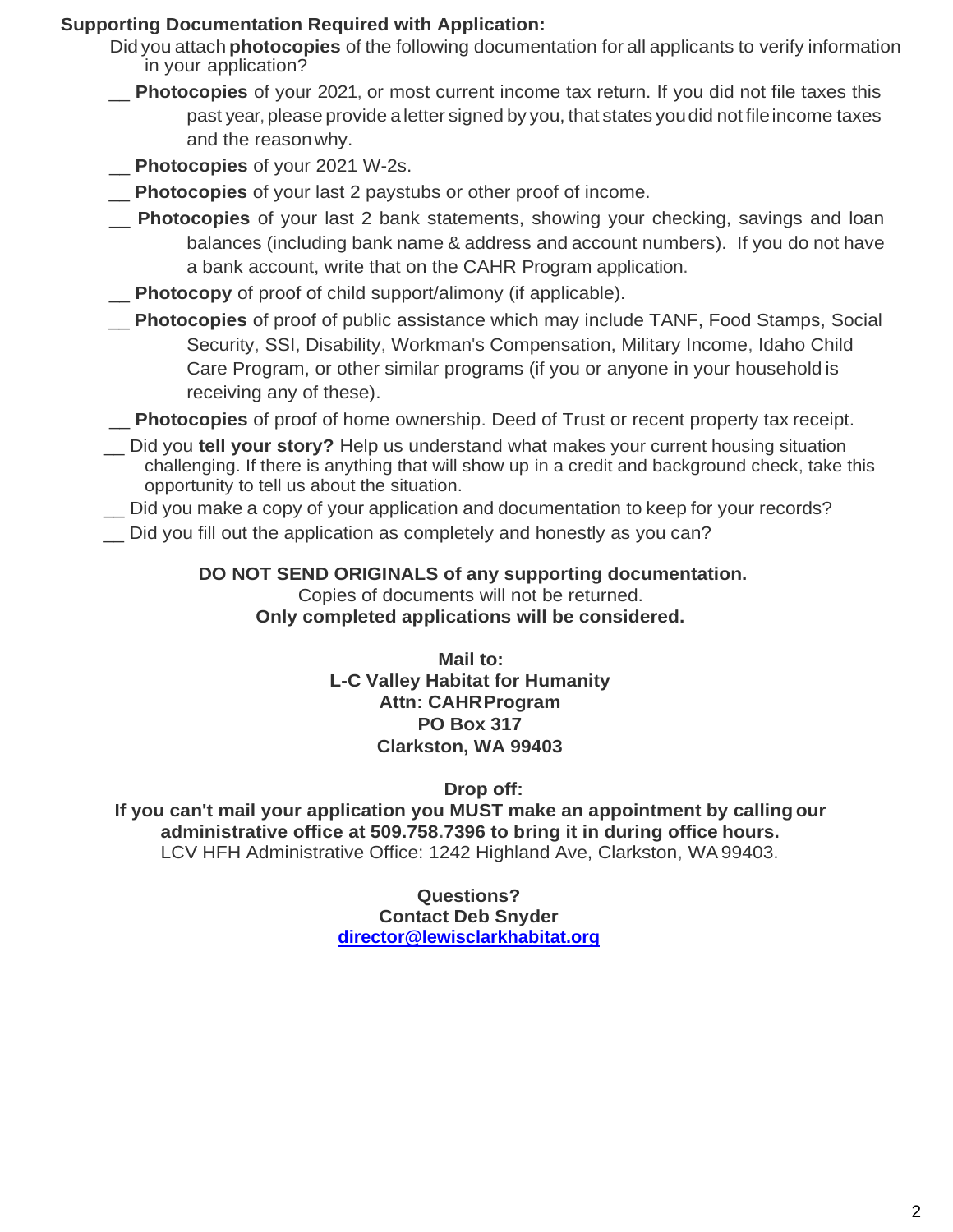

# **Clarkston Affordable Home Repair Program Application**

In partnership with:





*This is an Equal Opportunity Program. Discrimination is prohibited.*

L-C Valley Habitat for Humanity (LCV HFH) will contact you by phone as soon as your application is screened. To advance in the screening process you must complete all items and sign where required. Please return completed applications to: L-C Valley Habitat for Humanity, PO Box 317, Clarkston,WA 99403

|                                |                          |                   | <b>APPLICANT AND CO-APPLICANT INFORMATION</b> |                               |                   |
|--------------------------------|--------------------------|-------------------|-----------------------------------------------|-------------------------------|-------------------|
|                                | <b>APPLICANT</b>         |                   |                                               | <b>CO-APPLICANT</b>           |                   |
| First & Last Name              |                          |                   | First & Last Name                             |                               |                   |
| <b>Mailing Address</b>         |                          |                   | City, State, Zip                              |                               |                   |
| <b>Phone Number</b>            |                          | <b>Birth Date</b> | <b>Phone Number</b>                           |                               | <b>Birth Date</b> |
| E-mail Address                 |                          |                   | E-mail Address                                |                               |                   |
| <b>Social Security Number</b>  | <b>Highest Education</b> |                   | <b>Social Security Number</b>                 | <b>Highest Education</b>      |                   |
|                                |                          |                   | <b>Other Household Members</b>                |                               |                   |
| Name                           |                          | Age               | Date of Birth                                 | <b>Social Security Number</b> |                   |
|                                |                          |                   |                                               |                               |                   |
|                                |                          |                   |                                               |                               |                   |
|                                |                          |                   |                                               |                               |                   |
|                                |                          |                   |                                               |                               |                   |
|                                |                          |                   |                                               |                               |                   |
|                                |                          |                   |                                               |                               |                   |
|                                |                          |                   | <b>MEMBER HOUSEHOLD INFORMATION</b>           |                               |                   |
| Number of people in household: |                          |                   | Female head of household?                     |                               |                   |
|                                |                          |                   | Number in household who are:                  |                               |                   |
| White                          | <b>Black</b>             |                   | Male                                          | Female                        |                   |
| Hispanic                       | Native American          |                   | Migrant/Farmworker                            | Veteran                       |                   |
| Two or More                    | Unknown                  |                   | <b>Disabled</b>                               | <b>Disabled Veteran</b>       |                   |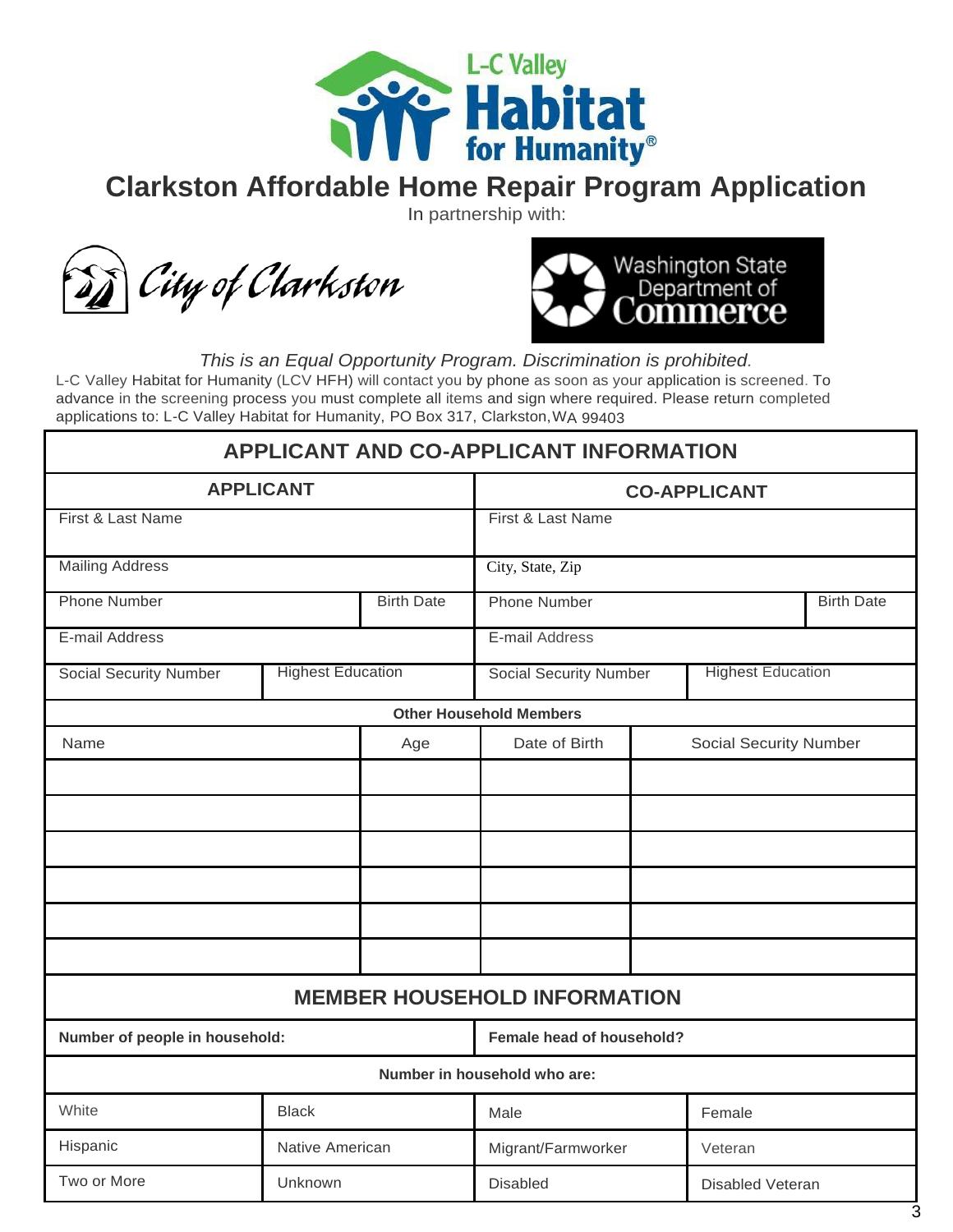|                                                       | <b>PROPERTY TO BE IMPROVED</b>                           |                          |                                                    |
|-------------------------------------------------------|----------------------------------------------------------|--------------------------|----------------------------------------------------|
| Physical Address:                                     |                                                          | Tax Assessed Value: \$   |                                                    |
| <b>Clarkston, Washington 99403</b><br>Date Purchased: |                                                          | Purchase Price: \$       |                                                    |
|                                                       |                                                          |                          |                                                    |
| 1st Mortgage Lender:<br>Address:                      |                                                          |                          | Liens or Judgments on Property (Type and Amount)   |
| Phone Number:<br>Amount Owed:                         |                                                          |                          |                                                    |
| Home Insurance Company Name:<br>Address:              |                                                          |                          | Animals on Property (Type and Amount)              |
| Phone:                                                |                                                          |                          |                                                    |
| Type of Heat:                                         |                                                          | Approximate Square Feet: |                                                    |
| Number of Bedrooms:                                   | Is the home a mobile home or stick built?                |                          | Do you own the property the home is<br>located on? |
| Year house was built:                                 |                                                          |                          | Has code enforcement cited your property?          |
|                                                       | HOME REPAIRS NEEDED (Please describe repairs in detail.) |                          |                                                    |
| <b>Foundation:</b>                                    |                                                          |                          |                                                    |
| Siding:                                               |                                                          |                          |                                                    |
| Dry Rot:                                              |                                                          |                          |                                                    |
| <b>Electrical:</b>                                    |                                                          |                          |                                                    |
| <b>Plumbing:</b>                                      |                                                          |                          |                                                    |
| <b>Roof/Gutters:</b>                                  |                                                          |                          |                                                    |
| <b>Septic/Sanitation:</b>                             |                                                          |                          |                                                    |
| <b>Insulation:</b>                                    |                                                          |                          |                                                    |
| <b>Doors/Windows:</b>                                 |                                                          |                          |                                                    |
| <b>Special Needs:</b>                                 |                                                          |                          |                                                    |
| <b>Painting:</b>                                      |                                                          |                          |                                                    |
| <b>Flooring:</b>                                      |                                                          |                          |                                                    |
| <b>Heating:</b>                                       |                                                          |                          |                                                    |
| Other:                                                |                                                          |                          |                                                    |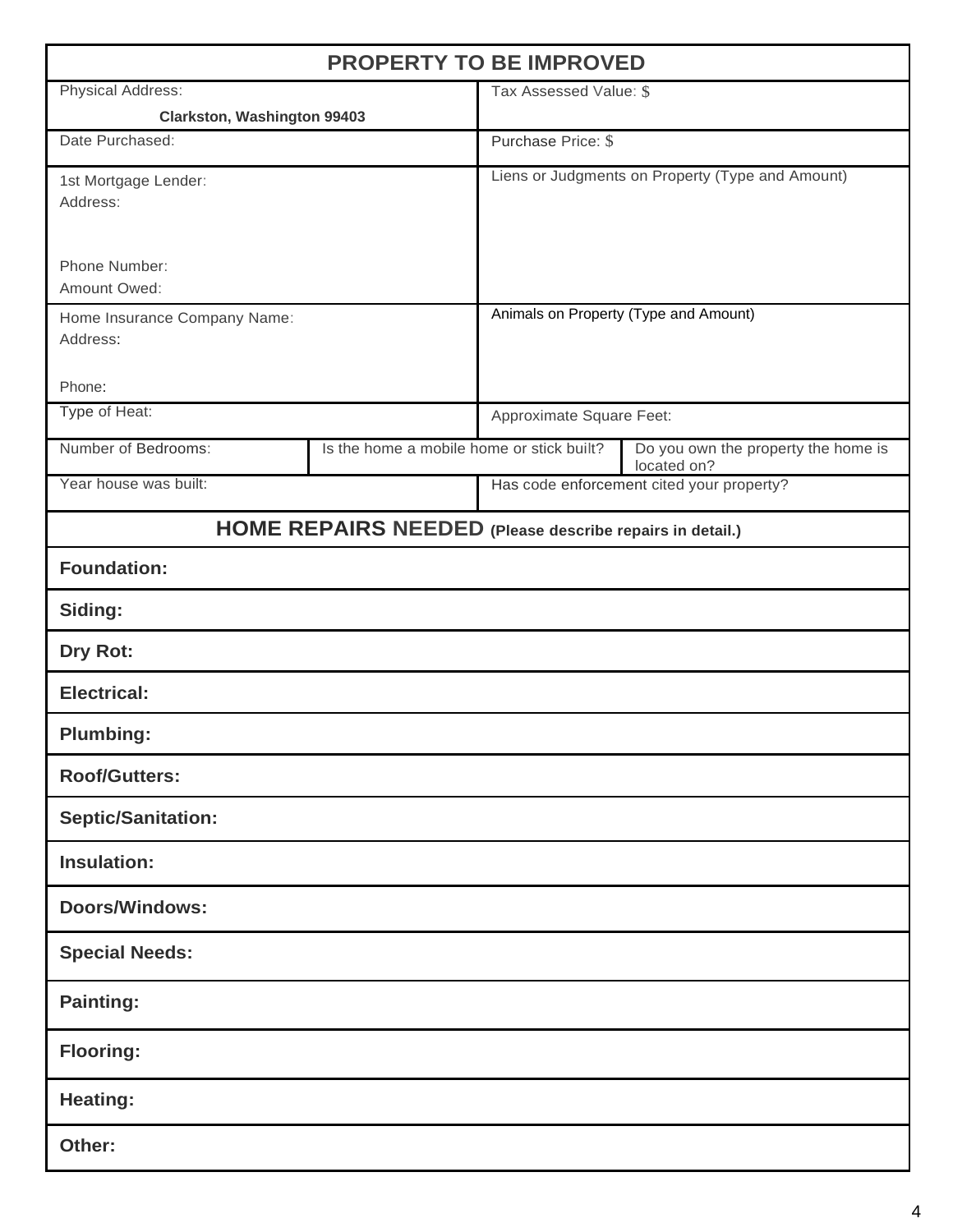|                                  |                         | <b>DEBT</b>               |                |                           |                        |
|----------------------------------|-------------------------|---------------------------|----------------|---------------------------|------------------------|
| <b>Creditor Name and Address</b> | <b>Account</b><br>Owner | Original<br><b>Amount</b> | <b>Balance</b> | <b>Monthly</b><br>Payment | <b>Amount Past Due</b> |
| Home Loan                        |                         |                           |                |                           |                        |
| Auto Loans                       |                         |                           |                |                           |                        |
| Other (Credit Cards, etc)        |                         |                           |                |                           |                        |
| Other                            |                         |                           |                |                           |                        |
| Other                            |                         |                           |                |                           |                        |
| Other                            |                         |                           |                |                           |                        |
| Other                            |                         |                           |                |                           |                        |

|                                  |                                                                                                              | <b>HOUSEHOLD INCOME</b>     |                                              |
|----------------------------------|--------------------------------------------------------------------------------------------------------------|-----------------------------|----------------------------------------------|
| <b>Income Source</b>             | <b>Applicant</b><br><b>Monthly Amount</b>                                                                    | <b>Income Source</b>        | <b>Co-Applicant</b><br><b>Monthly Amount</b> |
| Wages                            |                                                                                                              | Wages                       |                                              |
| Social Security or SSI           |                                                                                                              | Social Security or SSI      |                                              |
| Pension                          |                                                                                                              | Pension                     |                                              |
| Child Support/Alimony            |                                                                                                              | Child Support/Alimony       |                                              |
| Interest/Dividends               |                                                                                                              | Interest/Dividends          |                                              |
| Other                            |                                                                                                              | Other                       |                                              |
| Other                            |                                                                                                              | Other                       |                                              |
| <b>Total Monthly Income</b>      |                                                                                                              | <b>Total Monthly Income</b> |                                              |
| <b>IncomeSource &amp; Amount</b> | Other Household Income (for all persons over age18)<br>Name of person receiving income Income Source& Amount |                             | Name of person receiving income              |
|                                  |                                                                                                              |                             |                                              |
|                                  |                                                                                                              |                             |                                              |
|                                  |                                                                                                              |                             |                                              |
|                                  |                                                                                                              |                             |                                              |
|                                  |                                                                                                              |                             |                                              |
|                                  |                                                                                                              | <b>Total Other Income</b>   |                                              |

*Please attach another sheet of paper, if needed. All income for household must be declared.*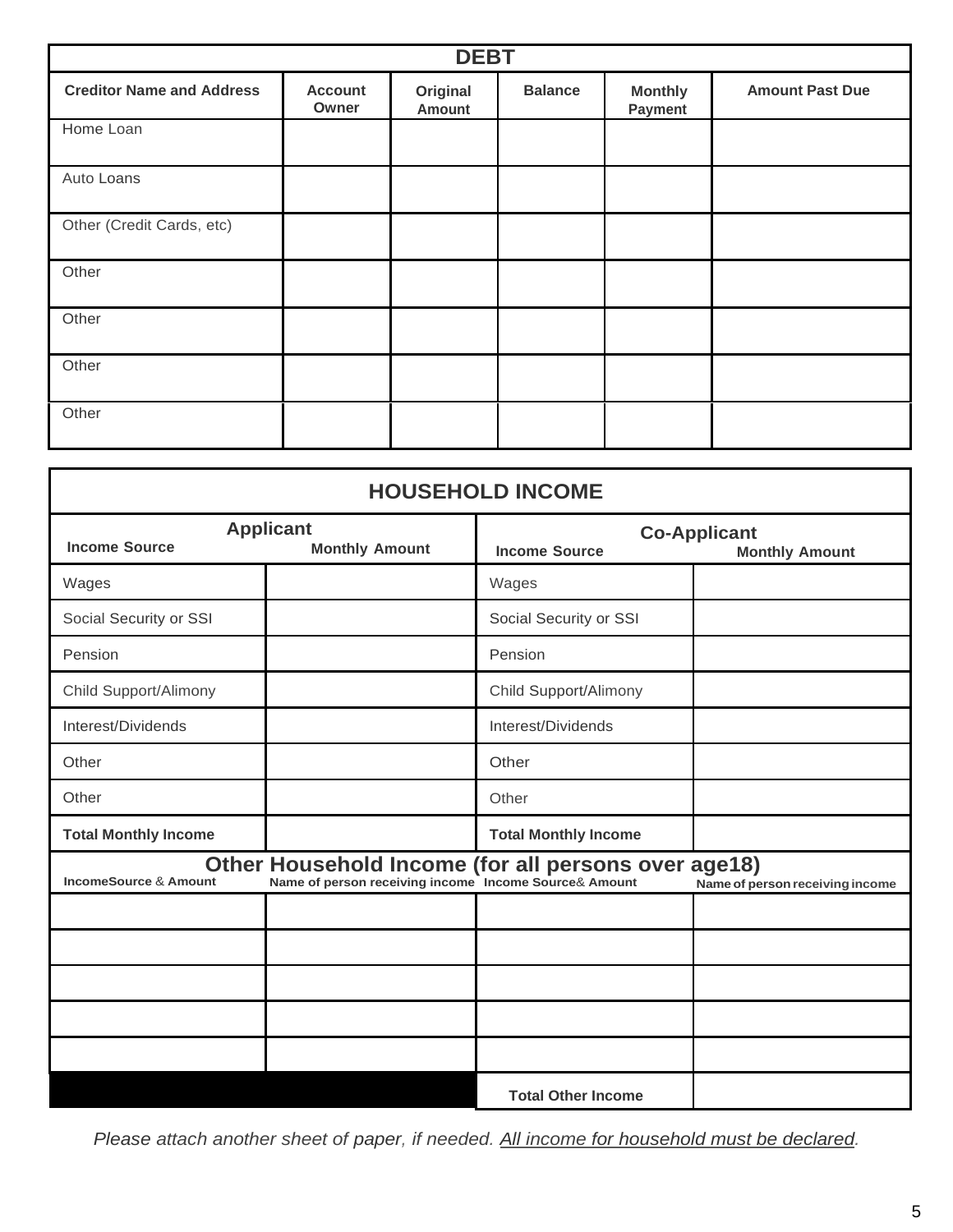|                                    |                   | <b>ASSETS: Bank or Investment Accounts</b>                                                             |                   |
|------------------------------------|-------------------|--------------------------------------------------------------------------------------------------------|-------------------|
| Name of Bank                       | Name/s on Account | Name of Bank                                                                                           | Name/s on Account |
| Type of Account:                   | Balance: \$       | Type of Account:                                                                                       | Balance: \$       |
| Stocks, Bonds Other<br>Securities: | Balance: \$       | Stocks, Bonds Other<br>Securities:                                                                     | Balance: \$       |
|                                    |                   | <b>ASSETS: Automobiles</b>                                                                             |                   |
| Automobiles owned<br>(Make & Year) | Value: \$         | Automobiles owned<br>(Make & Year)                                                                     | Value: \$         |
| Automobiles owned<br>(Make & Year) | Value: \$         | Automobiles owned<br>(Make & Year)                                                                     | Value: \$         |
|                                    |                   | <b>OTHER ASSETS (motor homes, boats, other property, etc.)</b><br>Do not include household furnishings |                   |
| Asset                              | Value: \$         | Asset                                                                                                  | Value: \$         |
| Asset                              | Value: \$         | Asset                                                                                                  | Value: \$         |
| Other (Indicate):                  |                   |                                                                                                        |                   |

# **HOMEOWNER APPLICANT CERTIFICATIONS:**

## **The applicant/s certify that they:**

- 1. Understand that submittal of an application **is not a guarantee of funding** and that income eligibility, the condition of the property, the work scope, program priorities and availability of funding will be all used to determine eligibility.
- 2. Any of the information contained in this application will be verified and may be obtained from any source named herein.
- 3. All information in this application, and all information furnished in support of this application is given for the purpose of obtaining an Affordable Home Repair Program grant, under a financial assistance program developed by the lender with CDBG funds provided under the Housing and Community Development Act of 1974, as amended, and is true and complete to the best of the applicants' knowledge and belief.
- 4. This is not an entitlement program and is subject to availability of funds, guidelines and eligibility requirements are subject to change.
- 5. Owner of the property described in this application and that the LCV HFH Affordable Home Repair Program proceeds will be used only for work and materials allowable under and authorized by the home repair program for the property described in this application. If the approving officer determines that the rehabilitation grant proceeds will not or cannot be used for the purposes described herein, the applicant acknowledges that s/he shall have no further interest, right, or claim to the grant proceeds.

#### **I declare that I have examined this request for grant assistance and, to the best of my knowledge and belief; the information contained in it is true, correct and complete.**

Applicant Date **Date** 

Co-Applicant Date **Date**